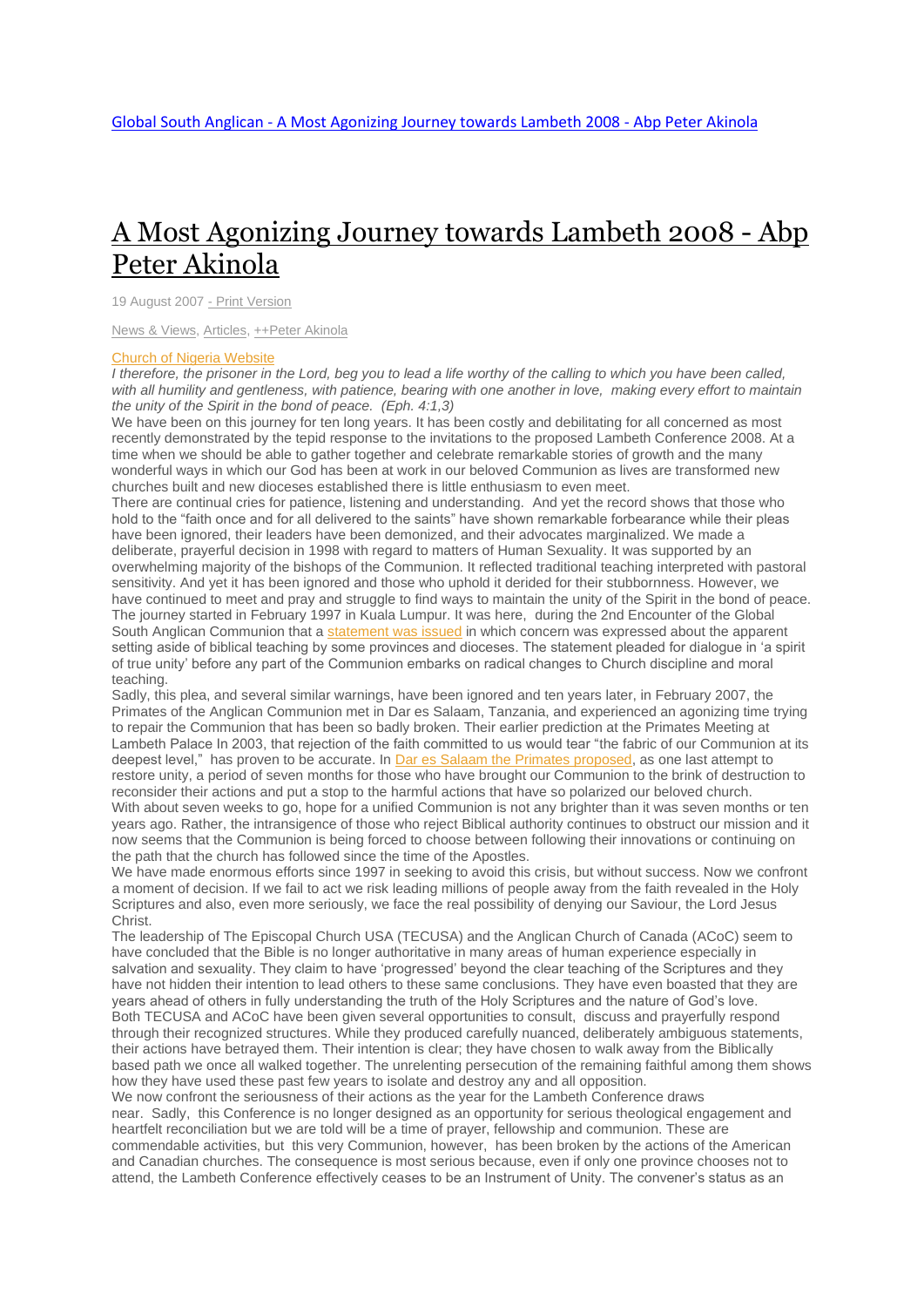instrument or focus of unity also becomes highly questionable. Repentance and reversal by these provinces may yet save our Communion. Failure to recognize the gravity of this moment will have a devastating impact. **Scorned Opportunities**

Following the 1997 warning, the 1998 Lambeth Conference issued [Resolution](http://www.anglicancommunion.org/windsor2004/appendix/p3.6.cfm) 1.10 that affirmed the teaching of the Holy Scriptures with regard to faithfulness in marriage between a man and a woman in lifelong union and declared that homosexual practice was incompatible with Biblical teaching. At their meeting in Porto, Portugal, in March 2000 the Primates reaffirmed the [supremacy](http://www.anglicancommunion.org/acns/acnsarchive/acns2075/acns2094.html) of Scripture as the "decisive authority in the life of our Communion."

The General Convention of the Episcopal Church USA responded in July 2000 by approving [Resolution](http://www.episcopalarchives.org/cgi-bin/acts_new/acts_resolution.pl?resolution=2000-D039) [D039](http://www.episcopalarchives.org/cgi-bin/acts_new/acts_resolution.pl?resolution=2000-D039) acknowledging relationships other than marriage "in the Body of Christ and in this Church" and that those "who disagree with the traditional teaching of the Church on human sexuality, will act in contradiction to that position!"

The Convention only narrowly avoided directing the Standing Commission on Liturgy and Music to begin preparation of official rites for the blessing of "these relationships … other than marriage."

In 2001, the Primates' meeting in Kanuga, North Carolina issued a [pastoral](http://www.anglicancommunion.org/acns/acnsarchive/acns2400/acns2410.html) letter acknowledging estrangement in the Church due to changes in theology and practice regarding human sexuality, and calling on all provinces of the Communion to avoid actions that might damage the "credibility of mission in the world." In April, 2002 meeting at Canterbury the Primates further issued a pastoral letter recognizing responsibility of all bishops to articulate the fundamentals of faith and maintain the Church truth.

In what appeared to be deliberate defiance the Diocese of New Westminster in Canada voted in June 2002 to approve the blessings of [same-sex](http://www.samesexblessing.info/cnurse/DotNetNuke/Default.aspx?tabid=75) unions with the enthusiastic support of their Bishop Michael Ingham. Later that year ACC-12 meeting in Hong Kong in October 2002 approved a [resolution](http://www.anglicancommunion.org/acc/meetings/acc12/resolutions.cfm) [34] urging dioceses and bishops to refrain from unilateral actions and policies that would strain communion.

The following year ECUSA met in General Convention in Minneapolis in July/August 2003. Among their many actions they chose to reject a [Resolution](http://www.episcopalarchives.org/cgi-bin/acts/acts_resolution-complete.pl?resolution=2003-C045) [B001] affirming the authority of Scripture and other basic elements of Christian faith [ [\]](http://www.globalsouthanglican.org/blog/comments/a_most_agonizing_journey_towards_lambeth_2008_abp_peter_akinola#_edn1) while [approving](http://www.episcopalarchives.org/cgi-bin/acts/acts_resolution-complete.pl?resolution=2003-C045) the election as bishop [C045] someone living in an unashamedly sexual relationship outside marriage.

The Primates' meeting specially convened at [Lambeth](http://www.anglicancommunion.org/acns/articles/36/25/acns3633.html) Palace in October 2003 issued a pastoral

[statement](http://www.anglicancommunion.org/acns/articles/36/25/acns3633.html) condemning ECUSA's decisions at General Convention describing them as actions that "threaten the unity of our own Communion as well as our relationships with other parts of Christ's Church, our mission and witness, and our relations with other faiths, in a world already confused in areas of sexuality, morality and theology and polarized Christian opinion." They also declared that if the consecration proceeds "the future of the Communion itself will be put in jeopardy" and that the action will "tear the fabric of our communion at its deepest level, and may lead to further division on this and further issues as provinces have to decide in consequence whether they can remain in communion with provinces that choose not to break communion with the Episcopal Church (USA)." They also called on "the provinces concerned to make adequate provision for Episcopal oversight of dissenting minorities within their own area of pastoral care in consultation with the Archbishop of Canterbury on behalf of the Primates." ECUSA responded the following month by proceeding with the consecration of Gene Robinson thereby tearing the fabric of our Communion and forcing Nigeria along with many other provinces to sever communion with ECUSA.

Earlier, in June 2003, we in the Church of Nigeria had cut our links with the diocese of New [Westminster](http://www.anglicancommunion.org/acns/articles/34/50/acns3455.html) and sent a clear warning of reconsidering our relationship with ECUSA should Gene Robinson be consecrated. As always, we were ignored.

During 2004 there was a growing number of so-called 'blessings' of same-sex unions by American and Canadian priests even though the Windsor Report released in September 2004 reaffirmed *Lambeth 1.10* and the authority of Scripture as central to Anglican Common Life. The [Windsor](http://www.anglican.org.nz/Resources/windsor2004full.pdf) Report also called for moratoria on public rites of same-sex blessings and on the election and consent of any candidate to the episcopate living in a same-sex union.

One consequence of this continuing intransigence by ECUSA was the alienation of thousands of faithful Anglicans who make their home in the USA. The attempts by the Primates to provide for their protection through the Panel of Reference proved fruitless. So the desire of these faithful Anglicans for alternatives for their spiritual home led to many impassioned requests to the Church of Nigeria and a number of other provinces within the Global South. The Standing Committee of the Church of Nigeria (CofN) recognizing this urgent need during their meeting in Ilesa in March 2004 and as a result initiated a process for the provision of pastoral care through the formation of a Convocation within the USA.

The Province of Nigeria made the conscious decision to initiate CANA in the light of the following: -

- 1. The undisputed alienation among Anglicans in North America created by the actions of TEC despite warnings from the Instruments of Communion.
- 2. The need for pastoral care and oversight for alienated Anglicans in North America in the light of the Primates Communiqué October 2003. "The provinces concerned to make adequate provision for Episcopal oversight of dissenting minorities within their own area of pastoral care in consultation with the Archbishop of Canterbury on behalf of the Primates."
- 3. TEC's establishment of churches in the diocese of Europe.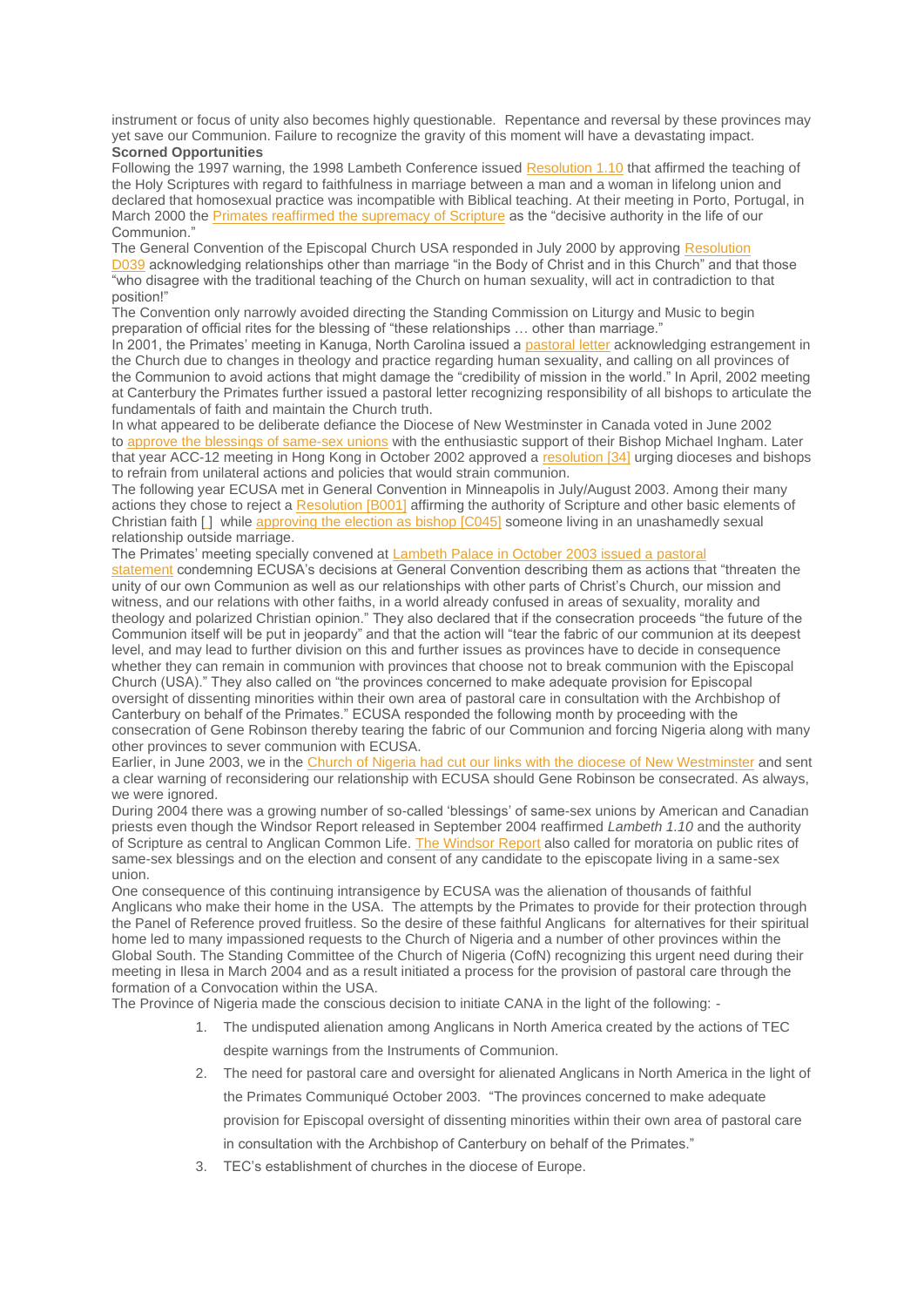- 4. The consecration and appointment of Bishop Sandy Miller as a Bishop of the Province of
	- Uganda called to serve in the United Kingdom.

As a matter of courtesy +Cantuar was duly informed of our intentions.

During the African Anglican Bishops [Conference](http://www.anglicancommunion.org/acns/articles/39/00/acns3906.cfm) (AABC) in October 2004 the Primates present released a [statement](http://www.anglicancommunion.org/acns/articles/39/00/acns3906.cfm) that among other things urged the Episcopal Church USA and the Anglican Church of Canada to take seriously the need for "repentance, forgiveness and reconciliation enioined on all Christians by Christ." It called on Episcopal Church USA and the Anglican Church of Canada to move beyond informal expressions of regret for the effect of their actions to a genuine change of heart and mind.

Although the Primates in February 2005 at their meeting in [Dromantine,](http://www.anglicancommunion.org/acns/articles/39/00/acns3948.cfm) Northern Ireland, advised the withdrawal of both ECUSA and the ACoC from the ACC the continued influence of these churches on the Communion and their renewed efforts to make others adopt their intransigent line frustrated any genuine reconciliation attempts. The agonizing journey towards unity and faith seemed unending.

The obvious reluctance of the Archbishop of Canterbury and the unwillingness of the other Instruments of Unity to effect discipline on those who had rejected the mind of the Communion prompted the Church of Nigeria to effect a change in her [constitution](http://www.anglican-nig.org/Onitsha2005_pressls2.htm) during a General Synod held in Onitsha in September 2005. This constitutional change not only protects the Church of Nigeria from being led into error by any Church in the Communion but also makes full constitutional provision for the Convocation of Anglicans in North America (CANA).

The Third Anglican [South-to-South](http://www.globalsouthanglican.org/index.php/comments/third_trumpet_communique_from_3rd_south_to_south_encounter/) Encounter in Egypt October 2005 issued a very strong indictment of ECUSA and the ACoC and called for a common "Anglican Covenant" among churches remaining true to Biblical Christianity and historic Anglicanism.

Ignoring all the calls for repentance, homosexual unions and nominations for episcopacy continued in the USA with the Archbishop of Canterbury expressing "deep unease" with such nominations in California in February 2006. (Article describing reaction by Archbishop Rowan to California election is found in Church of England Newspaper, February 24th, 2006.)

A much-awaited ECUSA General Convention in 2006 proved to be a disappointment as resolutions expressing regret for the harm done to the communion were rejected as well as one that tried to emphasize the necessity of Christ for salvation. Approved were resolutions promoting homosexual relationships as well one apologizing to homosexuals for the Anglican Communion following Biblical principles. A pledge to include openly homosexual persons was requested "of our sister churches in the Anglican Communion and Anglican Communion bodies as evidence of the apology". Finally someone who does not regard homosexual behaviour a sin, and does not consider Jesus the One way to the Father, was elected as [Presiding](http://www.episcopalchurch.org/75383_76174_ENG_HTM.htm) Bishop. The agony of a frustrated communion was visible worldwide except among those already prepared to embrace this dangerous path departing from the faith.

Nigeria needed no further prodding to proceed with the election in June 2006 and the August 2006 consecration of the Rt. Rev. Martyn Minns to give Episcopal oversight to CANA. The Nigerian House of Bishops also declared a reluctance to participate in the 2008 Lambeth Conference with an unrepentant ECUSA and Canada. (see Minutes of the Church of Nigeria House of Bishops meeting June 2006.)

The Global South Anglican Primates meeting in Kigali, September 2006 recognizing that ECUSA appears to have no intention of changing direction and once again embracing the 'faith once delivered' said in their [communiqué:](http://www.globalsouthanglican.org/index.php/comments/kigali_communique/) "We are convinced that the time has now come to take initial steps towards the formation of what will be recognized as a separate ecclesiastical structure of the Anglican Communion in the USA  $\dots$ We believe that we would be failing in our apostolic witness if we do not make this provision for those who hold firmly to a commitment to historic Anglican faith."

The Anglican Communion Primates meeting in Dar es Salaam in February 2007 reaffirmed the 1998 Lambeth resolution and called on ECUSA (now TEC) to consider definite actions, which could heal the communion as well as reassure those who have been alienated of adequate pastoral care. By June 2007, both the ACoC and TEC indicated unwillingness to comply but a desire to remain part of the Communion they have hurt so much. As the deadline approaches, we fail to see how these positions can be reconciled. The situation has been made even more incoherent by the decision, made earlier this year, to extend an invitation to the Lambeth Conference of those responsible for this crisis with no call to repentance, whilst rejecting bishops who have stood firm for the Faith.

## **All journeys must end someday**

"We are surrounded by such a great cloud of witnesses, let us throw off everything that hinders and the sin that *so easily entangles, and let us run with perseverance the race marked out for us." (Hebrews 12:1)* These past ten years of distraction have been agonizing and the cost has been enormous. The time and financial resources spent on endless meetings whose statements and warnings have been consistently ignored is a tragic loss of resources that should have been used otherwise. It now appears, however, that the journey is coming to an end and the moment of decision is almost upon us. But this is not a time to lose heart or fail to maintain vigilance. It would be an even greater tragedy if while trying to bring others back to the Godly path, we should miss the way or lose the race.

▪ We want unity but not at the cost of relegating Christ to the position of another 'wise teacher' who can be obeyed or disobeyed.